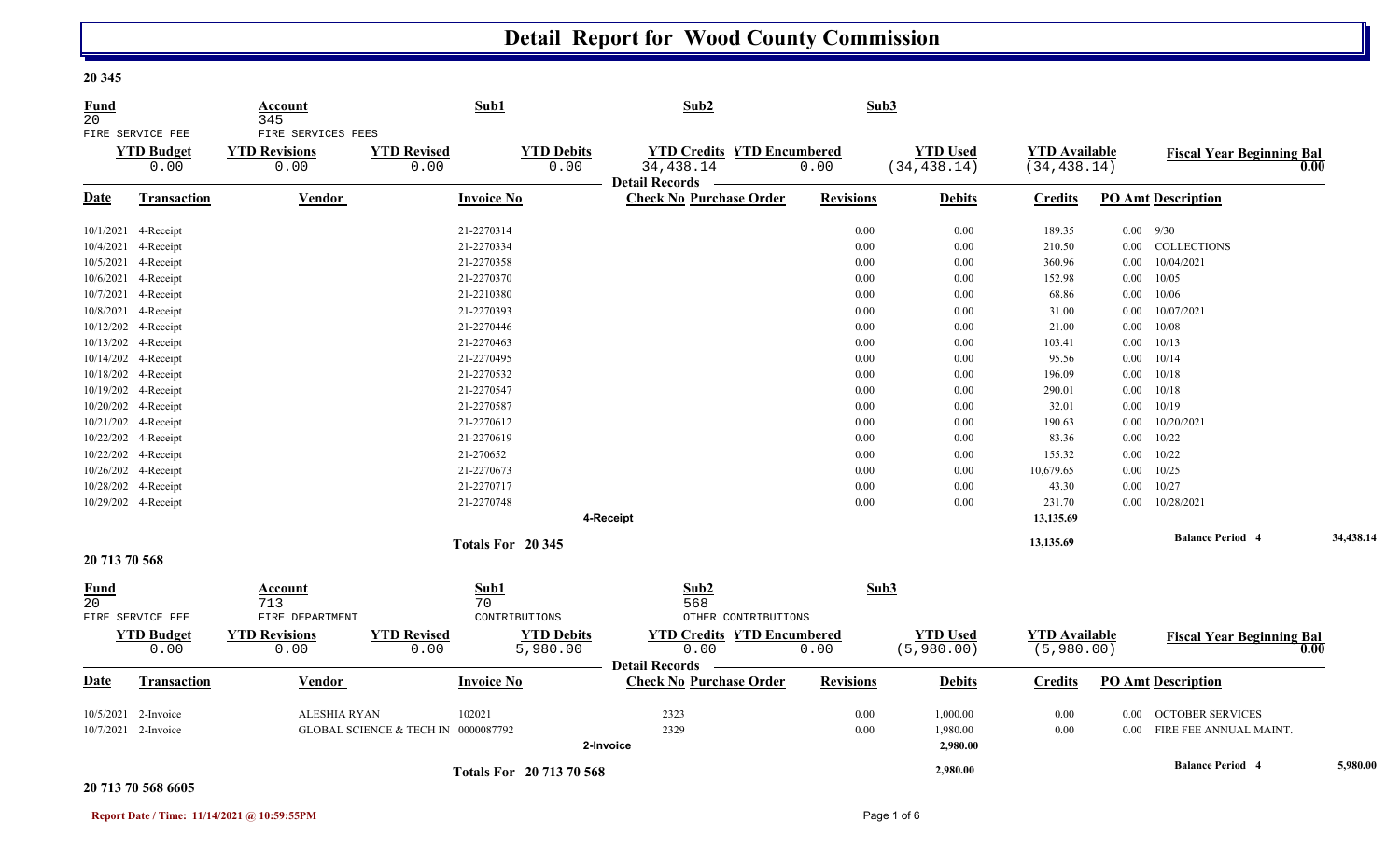## **Detail Report for Wood County Commission**

| Fund<br>20<br>FIRE SERVICE FEE                                    |                                  | Account<br>713<br>FIRE DEPARTMENT                          |                                                                   | Sub1<br>70<br>CONTRIBUTIONS                     | Sub2<br>568<br>OTHER CONTRIBUTIONS                                 |                      | Sub3<br>6605<br>MINERAL WELLS FIRE DEPART                  |                                     |                          |                                                                         |           |
|-------------------------------------------------------------------|----------------------------------|------------------------------------------------------------|-------------------------------------------------------------------|-------------------------------------------------|--------------------------------------------------------------------|----------------------|------------------------------------------------------------|-------------------------------------|--------------------------|-------------------------------------------------------------------------|-----------|
|                                                                   | <b>YTD Budget</b><br>211, 168.42 | <b>YTD Revisions</b><br>3,731.33                           | <b>YTD Revised</b><br>214,899.75                                  | <b>YTD Debits</b><br>25,847.24                  | <b>YTD Credits YTD Encumbered</b><br>0.00<br><b>Detail Records</b> | 0.00                 | <b>YTD Used</b><br>(25, 847.24)                            | <b>YTD Available</b><br>189,052.51  |                          | <b>Fiscal Year Beginning Bal</b>                                        | 0.00      |
| Date                                                              | <b>Transaction</b>               | Vendor                                                     |                                                                   | <b>Invoice No</b>                               | <b>Check No Purchase Order</b>                                     | <b>Revisions</b>     | <b>Debits</b>                                              | <b>Credits</b>                      |                          | <b>PO Amt Description</b>                                               |           |
|                                                                   | 10/31/202 6-Revision-In House    |                                                            |                                                                   | $21#20-4$                                       | <b>6-Revision-In House</b>                                         | 1,781.18             | 0.00                                                       | 0.00                                |                          | 0.00 October Collections                                                |           |
| 20 713 70 568 6606                                                |                                  |                                                            |                                                                   | Totals For 20 713 70 568 6605                   |                                                                    | 1,781.18             |                                                            |                                     |                          | <b>Balance Period 4</b>                                                 | 25,847.24 |
| Fund<br>20                                                        |                                  | Account<br>713<br>FIRE DEPARTMENT                          |                                                                   | Sub1<br>70<br>CONTRIBUTIONS                     | Sub2<br>568                                                        |                      | Sub3<br>6606<br>POND CREEK VOL FIRE DEPT                   |                                     |                          |                                                                         |           |
| FIRE SERVICE FEE                                                  | <b>YTD Budget</b><br>91,408.04   | <b>YTD Revisions</b><br>480.83                             | <b>YTD Revised</b><br>91,888.87                                   | <b>YTD Debits</b><br>63,699.09                  | OTHER CONTRIBUTIONS<br><b>YTD Credits YTD Encumbered</b><br>0.00   | 0.00                 | <b>YTD Used</b><br>(63, 699.09)                            | <b>YTD Available</b><br>28, 189. 78 |                          | <b>Fiscal Year Beginning Bal</b>                                        | 0.00      |
| Date                                                              | Transaction                      | Vendor                                                     |                                                                   | <b>Invoice No</b>                               | <b>Detail Records</b><br><b>Check No Purchase Order</b>            | <b>Revisions</b>     | <b>Debits</b>                                              | <b>Credits</b>                      |                          | <b>PO Amt Description</b>                                               |           |
| 10/7/2021 2-Invoice<br>10/12/202 2-Invoice<br>10/12/202 2-Invoice |                                  | <b>MON POWER</b><br><b>FRONTIER</b><br><b>KS STATEBANK</b> |                                                                   | 10072021FF<br>10122021<br>3355321-092021        | 2330<br>2336<br>2337                                               | 0.00<br>0.00<br>0.00 | 28.02<br>104.43<br>34,430.27                               | 0.00<br>0.00<br>0.00                | $0.00\,$<br>0.00         | 0.00 110 087 914 534<br>304-863-5280-021398-4<br>POND CREEK VFD         |           |
| 10/12/202 2-Invoice<br>10/15/202 2-Invoice<br>10/26/202 2-Invoice |                                  | <b>ARMSTRONG</b>                                           | MILLER COMMUNICATIONS 1 117970<br>MOUNTAINEER GAS COMPAI 11082021 | 102021                                          | 2338<br>2340<br>2354                                               | 0.00<br>0.00<br>0.00 | 275.00<br>170.20<br>46.40                                  | 0.00<br>0.00<br>0.00                | 0.00<br>$0.00\,$<br>0.00 | <b>BATTERY</b><br>150000014370001<br>103642-104627                      |           |
|                                                                   | 10/31/202 6-Revision-In House    |                                                            |                                                                   | $21#20-4$                                       | 2-Invoice<br><b>6-Revision-In House</b>                            | 229.53               | 35,054.32<br>0.00                                          | 0.00                                | 0.00 <sub>1</sub>        | October Collections                                                     |           |
| 20 713 70 568 6607                                                |                                  |                                                            |                                                                   | Totals For 20 713 70 568 6606                   |                                                                    | 229.53               | 35,054.32                                                  |                                     |                          | <b>Balance Period 4</b>                                                 | 63,699.09 |
| <u>Fund</u><br>20                                                 |                                  | Account<br>713                                             |                                                                   | Sub1<br>70                                      | Sub2<br>568                                                        |                      | Sub3<br>6607                                               |                                     |                          |                                                                         |           |
| FIRE SERVICE FEE<br>108,555.80                                    | <b>YTD Budget</b>                | FIRE DEPARTMENT<br><b>YTD Revisions</b><br>7,068.29        | <b>YTD Revised</b><br>115,624.09                                  | CONTRIBUTIONS<br><b>YTD Debits</b><br>13,330.14 | OTHER CONTRIBUTIONS<br><b>YTD Credits YTD Encumbered</b><br>0.00   | 0.00                 | <b>VIENNA FIRE DEPT</b><br><b>YTD</b> Used<br>(13, 330.14) | <b>YTD</b> Available<br>102,293.95  |                          | <b>Fiscal Year Beginning Bal</b>                                        | 0.00      |
| Date                                                              | <b>Transaction</b>               | Vendor                                                     |                                                                   | <b>Invoice No</b>                               | <b>Detail Records</b><br><b>Check No Purchase Order</b>            | <b>Revisions</b>     | <b>Debits</b>                                              | <b>Credits</b>                      |                          | <b>PO Amt Description</b>                                               |           |
| 10/5/2021 2-Invoice<br>10/5/2021 2-Invoice<br>10/5/2021 2-Invoice |                                  | ALERT-ALL CORP                                             | FIRE SMART PROMOTIONS<br>POSITIVE PROMOTIONS                      | 221090310<br>111583<br>06802199                 | 2315<br>2317<br>2322                                               | 0.00<br>0.00<br>0.00 | 567.00<br>777.50<br>1,074.86                               | 0.00<br>0.00<br>0.00                | 0.00                     | 0.00 VIENNA VFD<br><b>EDUCATION MATERIAL</b><br>0.00 EDUCATION MATERIAL |           |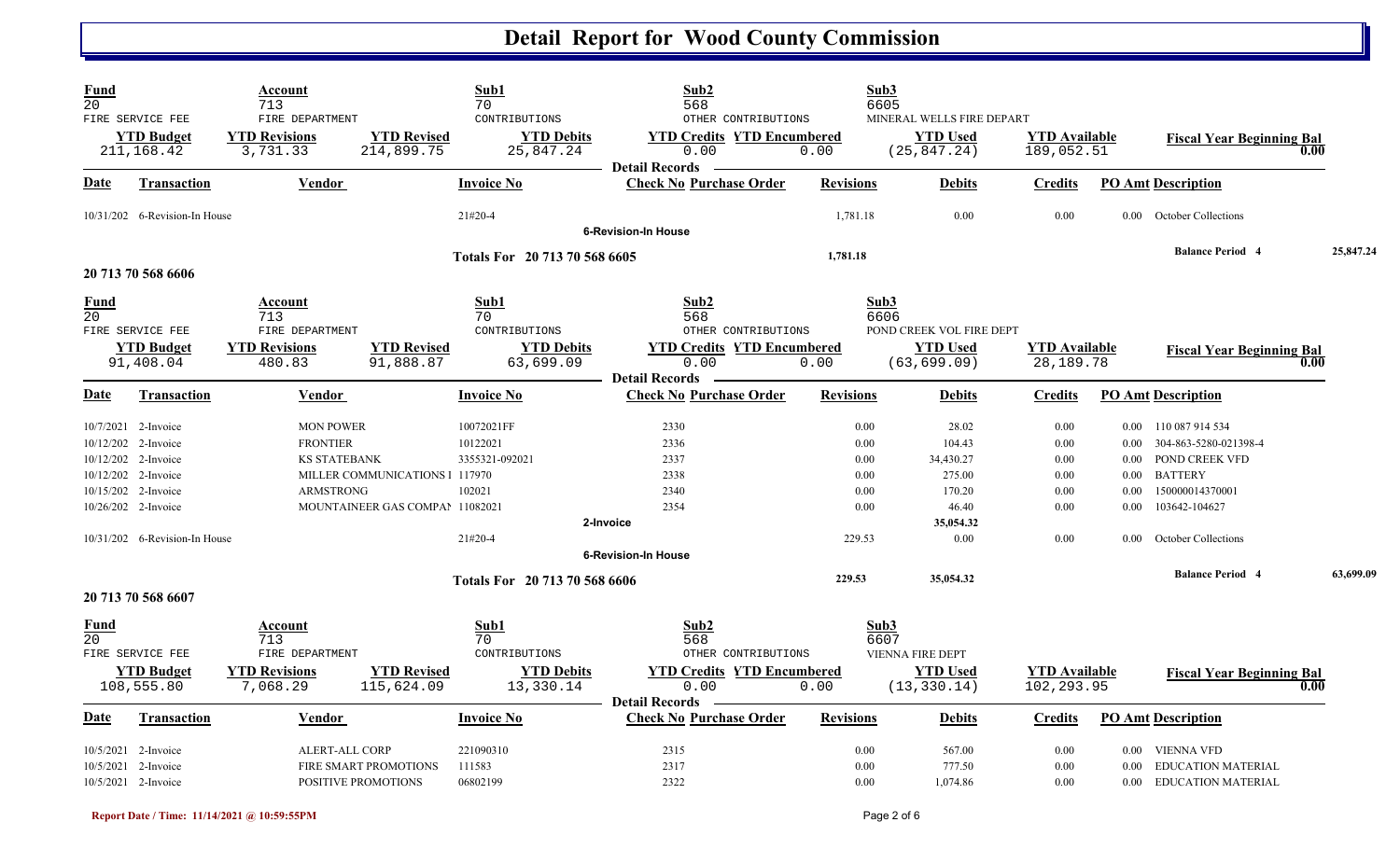|                   |                               |                                   |                                |                               | <b>Detail Report for Wood County Commission</b> |                  |                                             |                      |          |                                          |           |
|-------------------|-------------------------------|-----------------------------------|--------------------------------|-------------------------------|-------------------------------------------------|------------------|---------------------------------------------|----------------------|----------|------------------------------------------|-----------|
|                   | 10/15/202 2-Invoice           |                                   | <b>KAESER &amp; BLAIR INC</b>  | 10909059                      | 2341                                            | $0.00\,$         | 1,677.84                                    | 0.00                 |          | 0.00 HAND SANITIZER                      |           |
|                   | 10/15/202 2-Invoice           | <b>MYRON CORP</b>                 |                                | 119527786                     | 2342                                            | 0.00             | 846.92                                      | 0.00                 | 0.00     | ACCT 6626498                             |           |
|                   | 10/26/202 2-Invoice           |                                   | <b>MARKETING SENSE US</b>      | 41738                         | 2352                                            | 0.00             | 569.25                                      | 0.00                 | $0.00\,$ | <b>PENCILS</b>                           |           |
|                   | 10/26/202 2-Invoice           |                                   | MAS MODERN MARKETING           | MMI143140                     | 2353                                            | 0.00             | 827.17                                      | 0.00                 | 0.00     | <b>PENCILS</b>                           |           |
|                   |                               |                                   |                                |                               | 2-Invoice                                       |                  | 6,340.54                                    |                      |          |                                          |           |
|                   | 10/31/202 6-Revision-In House |                                   |                                | 21#20-4                       |                                                 | 3,374.11         | 0.00                                        | 0.00                 | 0.00     | October Collections                      |           |
|                   |                               |                                   |                                |                               | <b>6-Revision-In House</b>                      |                  |                                             |                      |          |                                          |           |
|                   |                               |                                   |                                | Totals For 20 713 70 568 6607 |                                                 | 3,374.11         | 6,340.54                                    |                      |          | <b>Balance Period 4</b>                  | 13,330.14 |
|                   | 20 713 70 568 6608            |                                   |                                |                               |                                                 |                  |                                             |                      |          |                                          |           |
| Fund<br>20        | FIRE SERVICE FEE              | Account<br>713<br>FIRE DEPARTMENT |                                | Sub1<br>70<br>CONTRIBUTIONS   | Sub2<br>568<br>OTHER CONTRIBUTIONS              |                  | Sub3<br>6608<br><b>WASHINGTON FIRE DEPT</b> |                      |          |                                          |           |
|                   | <b>YTD Budget</b>             | <b>YTD Revisions</b>              | <b>YTD Revised</b>             | <b>YTD Debits</b>             | <b>YTD Credits YTD Encumbered</b>               |                  | <b>YTD Used</b>                             | <b>YTD</b> Available |          |                                          |           |
|                   | 47,055.81                     | 2,239.10                          | 49,294.91                      | 6,311.54                      | 0.00                                            | 0.00             | (6, 311.54)                                 | 42,983.37            |          | <b>Fiscal Year Beginning Bal</b><br>0.00 |           |
|                   |                               |                                   |                                |                               | <b>Detail Records</b>                           |                  |                                             |                      |          |                                          |           |
| Date              | <b>Transaction</b>            | Vendor                            |                                | <b>Invoice No</b>             | <b>Check No Purchase Order</b>                  | <b>Revisions</b> | <b>Debits</b>                               | <b>Credits</b>       |          | <b>PO Amt Description</b>                |           |
|                   | 10/31/202 6-Revision-In House |                                   |                                | $21#20-4$                     |                                                 | 1,068.85         | 0.00                                        | 0.00                 | $0.00\,$ | October Collections                      |           |
|                   |                               |                                   |                                |                               | <b>6-Revision-In House</b>                      |                  |                                             |                      |          |                                          |           |
|                   |                               |                                   |                                | Totals For 20 713 70 568 6608 |                                                 | 1,068.85         |                                             |                      |          | <b>Balance Period 4</b>                  | 6,311.54  |
|                   | 20 713 70 568 6609            |                                   |                                |                               |                                                 |                  |                                             |                      |          |                                          |           |
| <u>Fund</u><br>20 | FIRE SERVICE FEE              | Account<br>713<br>FIRE DEPARTMENT |                                | Sub1<br>70<br>CONTRIBUTIONS   | Sub2<br>568<br>OTHER CONTRIBUTIONS              |                  | Sub3<br>6609<br><b>WAVERLY FIRE DEPT</b>    |                      |          |                                          |           |
|                   | <b>YTD Budget</b>             | <b>YTD Revisions</b>              | <b>YTD Revised</b>             | <b>YTD Debits</b>             | <b>YTD Credits YTD Encumbered</b>               |                  | <b>YTD Used</b>                             | <b>YTD</b> Available |          | <b>Fiscal Year Beginning Bal</b>         |           |
|                   | 83,054.95                     | 3,038.30                          | 86,093.25                      | 24,924.82                     | 0.00                                            | 0.00             | (24, 924.82)                                | 61,168.43            |          | 0.00                                     |           |
|                   |                               |                                   |                                |                               | <b>Detail Records</b>                           |                  |                                             |                      |          |                                          |           |
| <b>Date</b>       | <b>Transaction</b>            | Vendor                            |                                | <b>Invoice No</b>             | <b>Check No Purchase Order</b>                  | <b>Revisions</b> | <b>Debits</b>                               | <b>Credits</b>       |          | <b>PO Amt Description</b>                |           |
|                   | 10/12/202 2-Invoice           |                                   | ATLANTIC EMERGENCY SOL 4934EW  |                               | 2335                                            | 0.00             | 280.61                                      | 0.00                 | 0.00     | HOOK 10' POLE                            |           |
|                   | 10/12/202 2-Invoice           |                                   | ATLANTIC EMERGENCY SOL 5144EW  |                               | 2335                                            | 0.00             | 1,787.97                                    | 0.00                 | $0.00\,$ | <b>LED SCENELIGHT</b>                    |           |
|                   | 10/12/202 2-Invoice           |                                   | ATLANTIC EMERGENCY SOL 1493SW  |                               | 2335                                            | 0.00             | 1,493.00                                    | 0.00                 | $0.00\,$ | SCOTT SIGHT SYS                          |           |
|                   | 10/15/202 2-Invoice           |                                   | PERKINS SURVEYING              | 21-0391                       | 2343                                            | 0.00             | 1,000.00                                    | 0.00                 | 0.00     | WAVAERLY VFD SURVEY                      |           |
|                   | 10/26/202 2-Invoice           |                                   | ATLANTIC EMERGENCY SOL 10853SS |                               | 2351                                            | 0.00             | 1,612.00                                    | 0.00                 | $0.00\,$ | <b>SCBA TESTING</b>                      |           |
|                   |                               |                                   |                                |                               | 2-Invoice                                       |                  | 6,173.58                                    |                      |          |                                          |           |
|                   | 10/31/202 6-Revision-In House |                                   |                                | 21#20-4                       |                                                 | 1,450.36         | 0.00                                        | 0.00                 | $0.00\,$ | October Collections                      |           |
|                   |                               |                                   |                                |                               | <b>6-Revision-In House</b>                      |                  |                                             |                      |          |                                          |           |
|                   |                               |                                   |                                | Totals For 20 713 70 568 6609 |                                                 | 1,450.36         | 6,173.58                                    |                      |          | <b>Balance Period 4</b>                  | 24,924.82 |
|                   | 0.512.507076710               |                                   |                                |                               |                                                 |                  |                                             |                      |          |                                          |           |

**20 713 70 568 6610**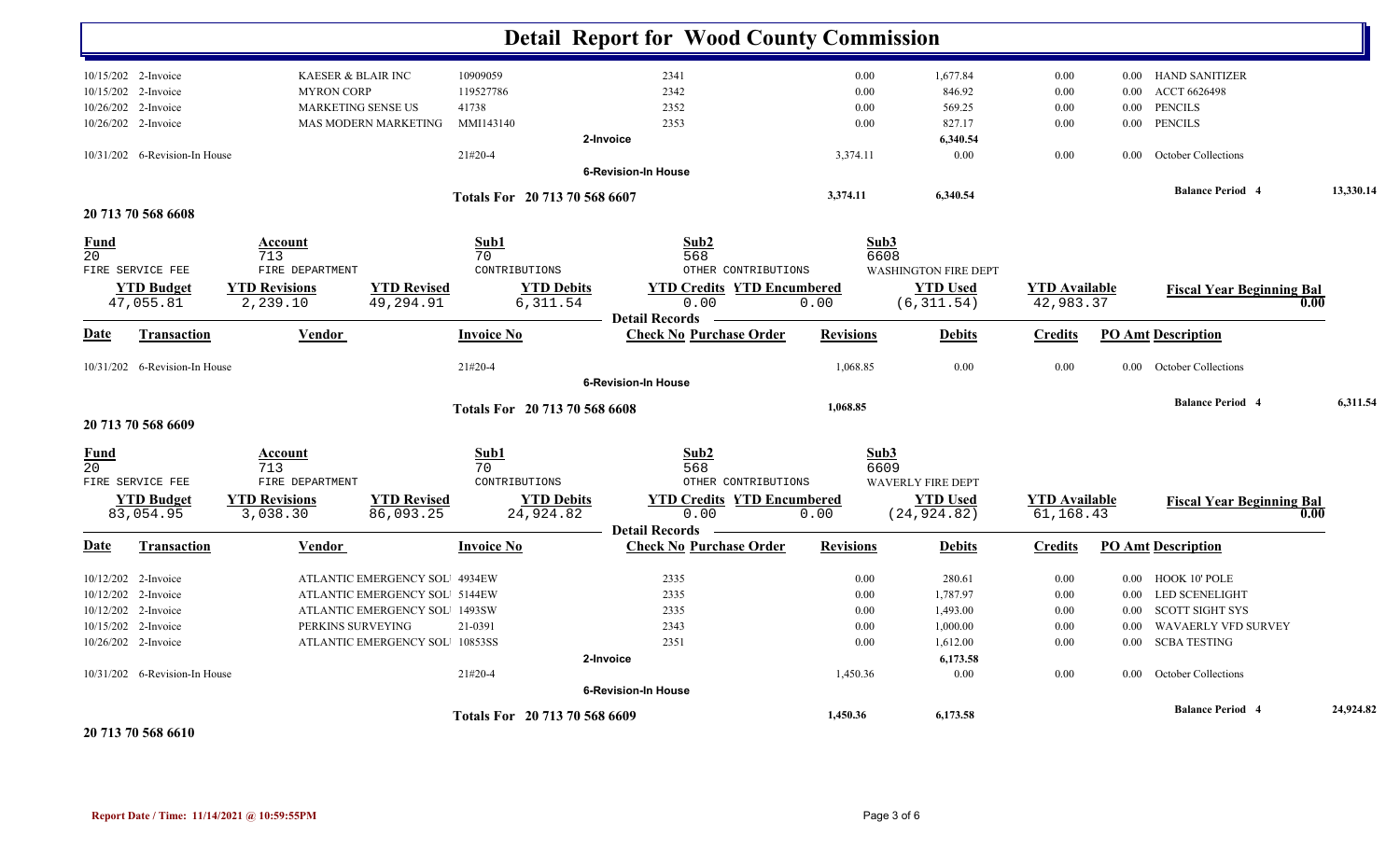## **Detail Report for Wood County Commission**

| Fund<br>$\overline{20}$ | FIRE SERVICE FEE<br><b>YTD Budget</b><br>266,200.10                                      | Account<br>713<br>FIRE DEPARTMENT<br><b>YTD Revisions</b><br>2,751.50 | <b>YTD Revised</b><br>268,951.60                                                                                   | Sub1<br>70<br>CONTRIBUTIONS<br><b>YTD Debits</b><br>4,126.12 | Sub2<br>568<br>OTHER CONTRIBUTIONS<br><b>YTD Credits YTD Encumbered</b><br>0.00 | 0.00                         | Sub3<br>6610<br>WILLIAMSTOWN V.F.D.<br><b>YTD Used</b><br>(4, 126.12) | <b>YTD Available</b><br>264,825.48 |                                      | <b>Fiscal Year Beginning Bal</b><br>0.00                                                                    |           |
|-------------------------|------------------------------------------------------------------------------------------|-----------------------------------------------------------------------|--------------------------------------------------------------------------------------------------------------------|--------------------------------------------------------------|---------------------------------------------------------------------------------|------------------------------|-----------------------------------------------------------------------|------------------------------------|--------------------------------------|-------------------------------------------------------------------------------------------------------------|-----------|
| Date                    | <b>Transaction</b>                                                                       | Vendor                                                                |                                                                                                                    | <b>Invoice No</b>                                            | <b>Detail Records</b><br><b>Check No Purchase Order</b>                         | <b>Revisions</b>             | <b>Debits</b>                                                         | <b>Credits</b>                     |                                      | <b>PO Amt Description</b>                                                                                   |           |
|                         | 10/31/202 6-Revision-In House                                                            |                                                                       |                                                                                                                    | 21#20-4                                                      | <b>6-Revision-In House</b>                                                      | 1,313.45                     | 0.00                                                                  | 0.00                               |                                      | 0.00 October Collections                                                                                    |           |
|                         | 20 713 70 568 6611                                                                       |                                                                       |                                                                                                                    | Totals For 20 713 70 568 6610                                |                                                                                 | 1,313.45                     |                                                                       |                                    |                                      | <b>Balance Period 4</b>                                                                                     | 4,126.12  |
| Fund<br>20              | FIRE SERVICE FEE<br><b>YTD Budget</b>                                                    | Account<br>713<br>FIRE DEPARTMENT<br><b>YTD Revisions</b>             | <b>YTD Revised</b>                                                                                                 | Sub1<br>70<br>CONTRIBUTIONS<br><b>YTD Debits</b>             | Sub2<br>568<br>OTHER CONTRIBUTIONS<br><b>YTD Credits YTD Encumbered</b>         |                              | Sub3<br>6611<br>BLENNERHASSETT FIRE DEPT<br><b>YTD Used</b>           | <b>YTD</b> Available               |                                      |                                                                                                             |           |
|                         | 156,727.59                                                                               | 1,826.06                                                              | 158,553.65                                                                                                         | 39,913.39                                                    | 0.00<br><b>Detail Records</b>                                                   | 0.00                         | (39, 913, 39)                                                         | 118,640.26                         |                                      | <b>Fiscal Year Beginning Bal</b><br>0.00                                                                    |           |
| Date                    | Transaction                                                                              | Vendor                                                                |                                                                                                                    | <b>Invoice No</b>                                            | <b>Check No Purchase Order</b>                                                  | <b>Revisions</b>             | <b>Debits</b>                                                         | <b>Credits</b>                     |                                      | <b>PO Amt Description</b>                                                                                   |           |
|                         | 10/31/202 6-Revision-In House                                                            |                                                                       |                                                                                                                    | $21#20-4$                                                    | <b>6-Revision-In House</b>                                                      | 871.68                       | 0.00                                                                  | 0.00                               | $0.00\,$                             | <b>October Collections</b>                                                                                  |           |
|                         | 20 713 70 568 6612                                                                       |                                                                       |                                                                                                                    | Totals For 20 713 70 568 6611                                |                                                                                 | 871.68                       |                                                                       |                                    |                                      | <b>Balance Period 4</b>                                                                                     | 39,913.39 |
| Fund<br>20              | FIRE SERVICE FEE                                                                         | Account<br>713<br>FIRE DEPARTMENT                                     |                                                                                                                    | Sub1<br>70<br>CONTRIBUTIONS                                  | Sub2<br>568<br>OTHER CONTRIBUTIONS                                              |                              | Sub3<br>6612<br>EASTWOOD FIRE DEPARTMENT                              |                                    |                                      |                                                                                                             |           |
|                         | <b>YTD Budget</b><br>101,282.71                                                          | <b>YTD Revisions</b><br>3,290.97                                      | <b>YTD Revised</b><br>104,573.68                                                                                   | <b>YTD Debits</b><br>86,737.31                               | <b>YTD Credits YTD Encumbered</b><br>5,541.51<br><b>Detail Records</b>          | 0.00                         | <b>YTD</b> Used<br>(81, 195.80)                                       | <b>YTD</b> Available<br>23, 377.88 |                                      | <b>Fiscal Year Beginning Bal</b><br>0.00                                                                    |           |
| <u>Date</u>             | <b>Transaction</b>                                                                       | <b>Vendor</b>                                                         |                                                                                                                    | <b>Invoice No</b>                                            | <b>Check No Purchase Order</b>                                                  | <b>Revisions</b>             | <b>Debits</b>                                                         | <b>Credits</b>                     |                                      | <b>PO Amt Description</b>                                                                                   |           |
|                         | 10/7/2021 2-Invoice<br>10/7/2021 2-Invoice<br>10/7/2021 2-Invoice<br>10/7/2021 2-Invoice |                                                                       | ALARM SYSTEMS PRO, LLC<br>ALARM SYSTEMS PRO, LLC<br>ATLANTIC EMERGENCY SOL 4933EW<br>ATLANTIC EMERGENCY SOL 1954MC | 94669<br>94670                                               | 2326<br>2326<br>2327<br>2327                                                    | 0.00<br>0.00<br>0.00<br>0.00 | 539.40<br>479.40<br>155.60<br>21.66                                   | 0.00<br>0.00<br>0.00<br>0.00       | $0.00\,$<br>0.00<br>$0.00\,$<br>0.00 | ANNUAL MONITORING<br>ANNUAL MONITORING<br>STEEL ROOF HOOK<br><b>SUCTION STRAINER</b>                        |           |
|                         | 10/7/2021 2-Invoice<br>10/7/2021 2-Invoice<br>10/7/2021 2-Invoice<br>10/7/2021 2-Invoice | SCHOLASTIC INC.                                                       | CLAYWOOD PARK PUBLIC SI 10072021<br>TANNER COMMUNICATIONS 0396                                                     | 31603131<br>US BANK VOYAGER FLEET S EASTWOOD102021           | 2328<br>2331<br>2332<br>2333                                                    | 0.00<br>0.00<br>0.00<br>0.00 | 15.10<br>808.80<br>8,100.00<br>486.07                                 | 0.00<br>0.00<br>0.00<br>0.00       | 0.00<br>$0.00\,$<br>0.00<br>0.00     | 2302400-0 EASTWOOD VFD<br><b>TRAINING MATERIAL</b><br><b>6 VHF PORTABLES</b><br>ACCT 869242917 EASTWOOD VFD |           |
|                         | 10/28/202 2-Invoice<br>10/28/202 2-Invoice                                               |                                                                       | ATLANTIC EMERGENCY SOL 10865SS<br>BOSLEY RENTAL & SUPPLY I 1-574434                                                |                                                              | 2355<br>2356                                                                    | 0.00<br>0.00                 | 1,040.00<br>12.00                                                     | 0.00<br>0.00                       | 0.00                                 | <b>SCBA TESTING</b><br>0.00 PROPANE                                                                         |           |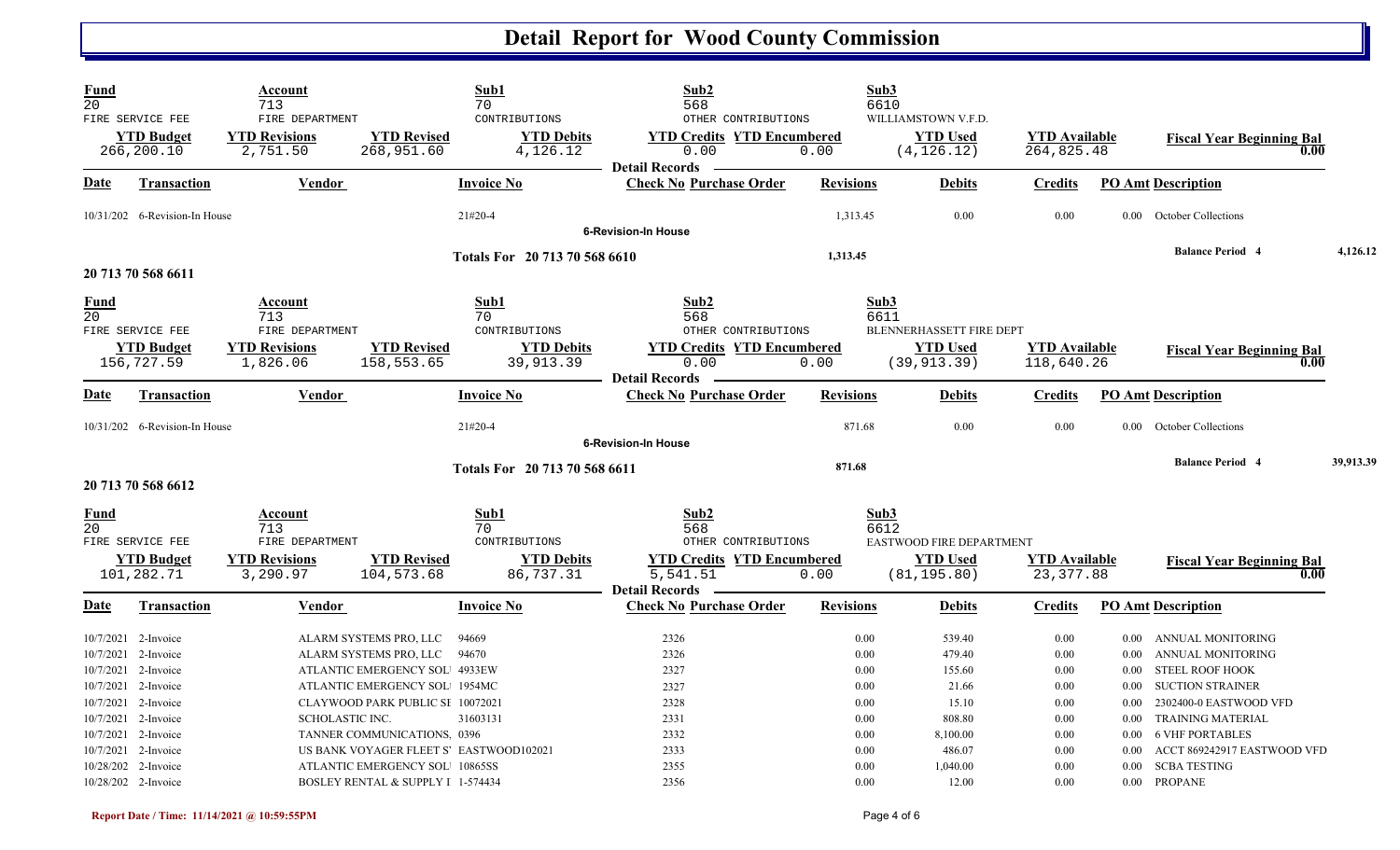|                                |                               |                        |                                       |                               | <b>Detail Report for Wood County Commission</b>         |                  |                          |                      |          |                                          |           |
|--------------------------------|-------------------------------|------------------------|---------------------------------------|-------------------------------|---------------------------------------------------------|------------------|--------------------------|----------------------|----------|------------------------------------------|-----------|
|                                | 10/28/202 2-Invoice           | <b>CAS CABLE</b>       |                                       | 102021                        | 2357                                                    | $0.00\,$         | 120.47                   | $0.00\,$             | $0.00\,$ | ACCT 003--082681                         |           |
|                                | 10/28/202 2-Invoice           | <b>DOMINION HOPE</b>   |                                       | 102021                        | 2358                                                    | 0.00             | 34.82                    | 0.00                 | 0.00     | 7 1000 0002 6009                         |           |
|                                | 10/28/202 2-Invoice           |                        | FORE TIMBER COMPANY INC 117186        |                               | 2359                                                    | 0.00             | 5.00                     | 0.00                 | 0.00     | <b>EASTWOOD VFD</b>                      |           |
|                                | 10/28/202 2-Invoice           |                        | FORE TIMBER COMPANY INC 117282        |                               | 2359                                                    | 0.00             | 5.00                     | 0.00                 | $0.00\,$ | <b>EASTWOOD VFD</b>                      |           |
|                                | 10/28/202 2-Invoice           | <b>MON POWER</b>       |                                       | 10112021                      | 2360                                                    | 0.00             | 56.95                    | 0.00                 | $0.00\,$ | 110 083 174 166                          |           |
|                                | 10/28/202 2-Invoice           | <b>MON POWER</b>       |                                       | 10112021                      | 2360                                                    | 0.00             | 208.79                   | 0.00                 | $0.00\,$ | 110 088 921 462                          |           |
|                                | 10/28/202 2-Invoice           |                        | STATE ELECTRIC SUPPLY CO 15587481-00  |                               | 2361                                                    | 0.00             | 212.51                   | 0.00                 | $0.00\,$ | CUST 520620 EASTWOOD VFD                 |           |
|                                | 10/28/202 2-Invoice           |                        | US BANK VOYAGER FLEET S 10262021      |                               | 2362                                                    | 0.00             | 385.71                   | 0.00                 | 0.00     | ACCT 86924917                            |           |
|                                | 10/28/202 2-Invoice           |                        | WORKINGMAN'S STORE                    | 26046                         | 2363                                                    | 0.00             | 64.00                    | 0.00                 | $0.00\,$ | <b>TROUSERS</b>                          |           |
|                                |                               |                        |                                       |                               | 2-Invoice                                               |                  | 12,751.28                |                      |          |                                          |           |
|                                | 10/31/202 6-Revision-In House |                        |                                       | 21#20-4                       |                                                         | 1,570.97         | 0.00                     | 0.00                 | $0.00\,$ | <b>October Collections</b>               |           |
|                                |                               |                        |                                       |                               | <b>6-Revision-In House</b>                              |                  |                          |                      |          | <b>Balance Period 4</b>                  | 81,195.80 |
|                                | 20 713 70 568 6613            |                        |                                       | Totals For 20 713 70 568 6612 |                                                         | 1,570.97         | 12,751.28                |                      |          |                                          |           |
|                                |                               |                        |                                       |                               |                                                         |                  |                          |                      |          |                                          |           |
| <u>Fund</u><br>$\overline{20}$ |                               | Account                |                                       | Sub1                          | Sub2                                                    | Sub3             |                          |                      |          |                                          |           |
|                                | FIRE SERVICE FEE              | 713<br>FIRE DEPARTMENT |                                       | 70<br>CONTRIBUTIONS           | 568<br>OTHER CONTRIBUTIONS                              | 6613             | DEERWALK FIRE DEPARTMENT |                      |          |                                          |           |
|                                | <b>YTD Budget</b>             | <b>YTD Revisions</b>   | <b>YTD Revised</b>                    | <b>YTD Debits</b>             | <b>YTD Credits YTD Encumbered</b>                       |                  | <b>YTD Used</b>          | <b>YTD Available</b> |          |                                          |           |
|                                | 127, 139.58                   | 445.89                 | 127,585.47                            | 51,039.49                     | 0.00                                                    | 0.00             | (51, 039.49)             | 76,545.98            |          | <b>Fiscal Year Beginning Bal</b><br>0.00 |           |
|                                |                               |                        |                                       |                               | <b>Detail Records</b>                                   |                  |                          |                      |          |                                          |           |
| Date                           | <b>Transaction</b>            | Vendor                 |                                       | <b>Invoice No</b>             | <b>Check No Purchase Order</b>                          | <b>Revisions</b> | <b>Debits</b>            | <b>Credits</b>       |          | <b>PO Amt Description</b>                |           |
|                                | 10/5/2021 2-Invoice           |                        | ATLANTIC EMERGENCY SOL 4598EW         |                               | 2324                                                    | 0.00             | 2,120.24                 | 0.00                 | 0.00     | 6 HELMET 5 CUSTOM FRONT                  |           |
|                                | 10/5/2021 2-Invoice           |                        | MCNEIL & COMPANY INC                  | 17231129                      | 2325                                                    | 0.00             | 65.96                    | $0.00\,$             | 0.00     | DEERWALK VFD COMMERCIAL PACKAGE          |           |
|                                | 10/5/2021 2-Invoice           |                        | MCNEIL & COMPANY INC                  | 17232129                      | 2325                                                    | 0.00             | 58.40                    | 0.00                 | 0.00     | DEERWALK VFD INLAND MARINE               |           |
|                                |                               |                        |                                       |                               | 2-Invoice                                               |                  | 2,244.60                 |                      |          |                                          |           |
|                                | 10/31/202 6-Revision-In House |                        |                                       | 21#20-4                       |                                                         | 212.85           | 0.00                     | $0.00\,$             |          | 0.00 October Collections                 |           |
|                                |                               |                        |                                       |                               | <b>6-Revision-In House</b>                              |                  |                          |                      |          |                                          |           |
|                                |                               |                        |                                       | Totals For 20 713 70 568 6613 |                                                         | 212.85           | 2,244.60                 |                      |          | <b>Balance Period 4</b>                  | 51,039.49 |
|                                | 20 713 70 568 6614            |                        |                                       |                               |                                                         |                  |                          |                      |          |                                          |           |
|                                |                               | <b>Account</b>         |                                       | Sub1                          | Sub2                                                    | Sub3             |                          |                      |          |                                          |           |
| $\frac{Fund}{20}$              |                               | 713                    |                                       | 70                            | 568                                                     | 6614             |                          |                      |          |                                          |           |
|                                | FIRE SERVICE FEE              | FIRE DEPARTMENT        |                                       | CONTRIBUTIONS                 | OTHER CONTRIBUTIONS                                     |                  | LUBECK FIRE DEPARTMENT   |                      |          |                                          |           |
|                                | <b>YTD Budget</b>             | <b>YTD Revisions</b>   | <b>YTD Revised</b>                    | <b>YTD Debits</b>             | <b>YTD Credits YTD Encumbered</b>                       |                  | <b>YTD Used</b>          | <b>YTD Available</b> |          | <b>Fiscal Year Beginning Bal</b>         |           |
|                                | 196,642.39                    | 2,645.21               | 199,287.60                            | 20,726.72                     | 0.00                                                    | 0.00             | (20, 726.72)             | 178,560.88           |          | 0.00                                     |           |
| <u>Date</u>                    | Transaction                   | Vendor                 |                                       | <b>Invoice No</b>             | <b>Detail Records</b><br><b>Check No Purchase Order</b> | <b>Revisions</b> | <b>Debits</b>            | <b>Credits</b>       |          | <b>PO Amt Description</b>                |           |
|                                |                               |                        |                                       |                               |                                                         |                  |                          |                      |          |                                          |           |
|                                | 10/5/2021 2-Invoice           |                        | <b>EMERGENCY MEDICAL PROL 2285284</b> |                               | 2316                                                    | $0.00\,$         | 113.64                   | $0.00\,$             |          | 0.00 BANDAGES/GASTIC ACCESS KIT          |           |
|                                | 10/5/2021 2-Invoice           |                        | FORE TIMBER COMPANY INC 117566        |                               | 2318                                                    | $0.00\,$         | 81.95                    | $0.00\,$             |          | 0.00 LUBECK VFD                          |           |
|                                | 10/5/2021 2-Invoice           | <b>FRONTIER</b>        |                                       | 10052021                      | 2319                                                    | $0.00\,$         | 447.05                   | $0.00\,$             |          | 0.00 3048638722-112399-4                 |           |
|                                | 10/5/2021 2-Invoice           |                        | LUBECK PUBLIC SERVICE DI: 10052021    |                               | 2320                                                    | $0.00\,$         | 106.04                   | $0.00\,$             |          | 0.00 2-0918000                           |           |
|                                | 10/5/2021 2-Invoice           |                        | LUBECK PUBLIC SERVICE DI: 10052021    |                               | 2320                                                    | $0.00\,$         | 20.90                    | $0.00\,$             |          | 0.00 11-7710000                          |           |